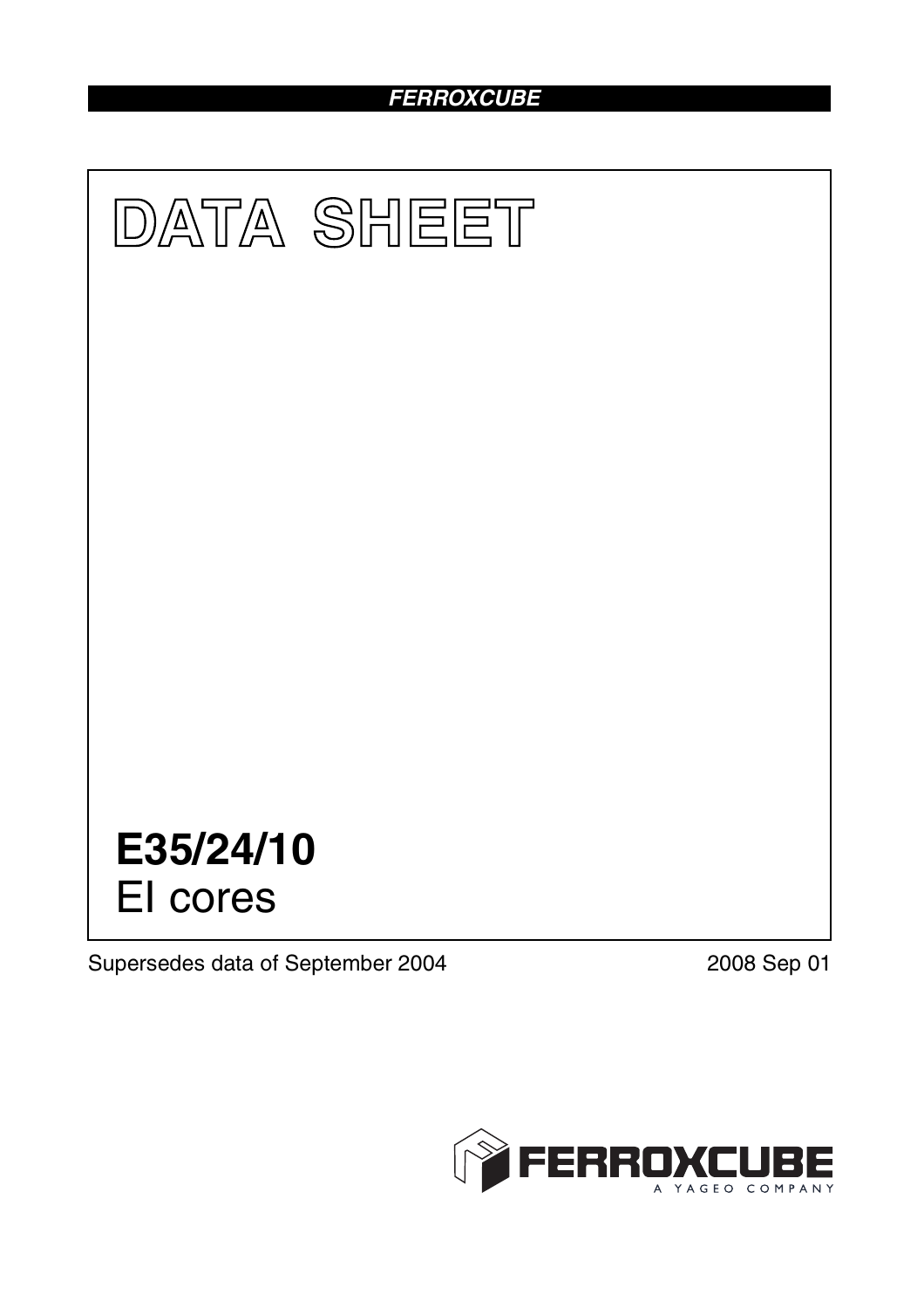# EI cores E35/24/10

# **CORES**

# **Effective core parameters of an E / I combination**

| <b>SYMBOL</b>           | <b>PARAMETER</b> | <b>VALUE</b>  | <b>UNIT</b>     |
|-------------------------|------------------|---------------|-----------------|
| $\Sigma(I/A)$           | core factor (C1) | 0.786         | $mm-1$          |
| $V_{e}$                 | effective volume | 6270          | mm <sup>3</sup> |
| $\mathsf{I}_\mathsf{e}$ | effective length | 70.2          | mm              |
| $A_{\rm e}$             | effective area   | 89.3          | mm <sup>2</sup> |
| $A_{min}$               | minimum area     | 88.0          | mm <sup>2</sup> |
| m                       | mass of E core   | $\approx 24$  | g               |
| m                       | mass of I core   | $\approx 7.4$ | g               |

# **Ordering information for I cores**

| <b>GRADE</b> | <b>TYPE NUMBER</b> |  |
|--------------|--------------------|--|
| 3C90         | I35/5/10-3C90      |  |





#### **Core halves for use in combination with an I core**

A<sub>L</sub> measured in combination with an I core, clamping force for A<sub>L</sub> measurements  $40 \pm 20$  N;

| <b>GRADE</b> | мı<br>(nH)       | μe             | <b>AIR GAP</b><br>$(\mu m)$ | <b>TYPE NUMBER</b> |
|--------------|------------------|----------------|-----------------------------|--------------------|
| 3C90         | $2960 \pm 25 \%$ | $\approx$ 1850 | $\approx$                   | E35/24/10-3C90     |

# **Properties of core sets under power conditions**

| <b>GRADE</b>              | $B(mT)$ at                                    | CORE LOSS (W) at                               |                                                       |  |
|---------------------------|-----------------------------------------------|------------------------------------------------|-------------------------------------------------------|--|
|                           | $H = 250$ A/m;<br>f = 25 kHz;<br>$T = 100 °C$ | $f = 25$ kHz;<br>$B = 200$ mT;<br>$T = 100 °C$ | $f = 100$ kHz;<br>$\hat{B} = 100$ mT;<br>$T = 100 °C$ |  |
| l E35/24/10+I35/5/10-3C90 | $\geq$ 330                                    | $\leq 0.75$                                    | $\leq$ 0.75                                           |  |